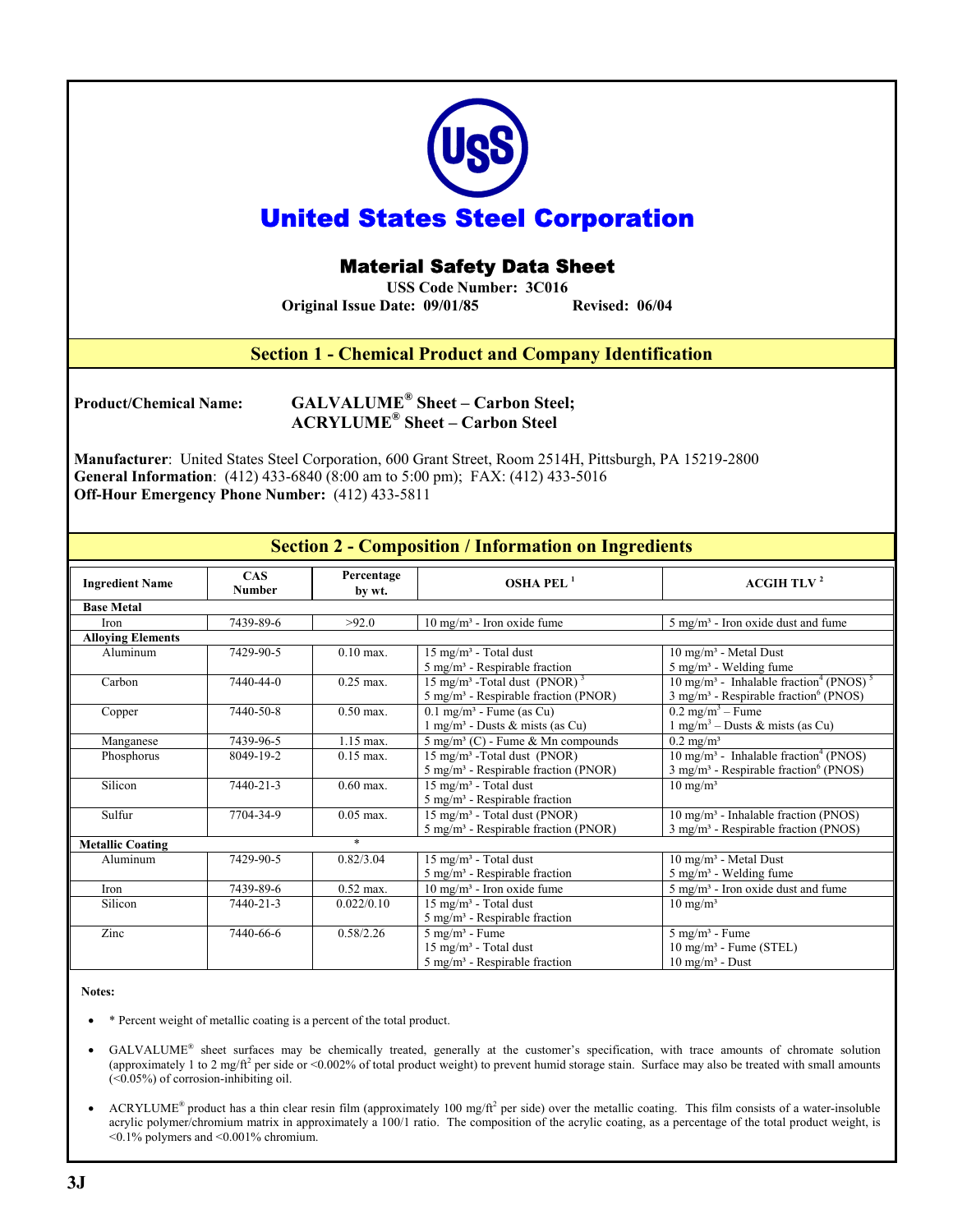- All commercial steel products may contain small amounts of various elements in addition to those specified. These small quantities (less than 0.1%) may exist as intentional additions, or as "trace" or "residual" elements that generally originate in the raw materials used. These elements may include: aluminum, antimony, arsenic, boron, cadmium, calcium, chromium, cobalt, columbium, copper, lead, molybdenum, nickel, silicon, tin, titanium, vanadium, and zirconium.
- **<sup>1</sup>**OSHA Permissible Exposure Limits (PELs) are 8-hour TWA (time-weighted average) concentrations unless otherwise noted. A ("C") designation denotes a ceiling limit which should not be exceeded during any part of the working exposure unless otherwise noted. A Short Term Exposure Limit (STEL) is defined as a 15-minute exposure which should not be exceeded at any time during a workday.
- <sup>2</sup> Threshold Limit Values (TLV) established by the American Conference of Governmental Industrial Hygienists (ACGIH) are 8-hour TWA concentrations unless otherwise noted.
- **<sup>3</sup>** PNOR (Particulates Not Otherwise Regulated). All inert or nuisance dusts, whether mineral, inorganic, or organic, not listed specifically by substance name are covered by the PNOR limit which is the same as the inert or nuisance dust limit of 15 mg/m<sup>3</sup> for total dust and 5 mg/m<sup>3</sup> for the respirable fraction.
- <sup>4</sup> Inhalable fraction. The concentration of inhalable particulate for the application of this TLV is to be determined from the fraction passing a size-selector with the characteristics defined in the ACGIH TLVs and BEIs Appendix D, paragraph A.
- PNOS (Particulates Not Otherwise Specified). Particulates identified under the PNOS heading are "nuisance dusts" containing no asbestos and <1% crystalline silica. A TWA-TLV of 10 mg/m<sup>3</sup> for inhalable particulate and 3 mg/m<sup>3</sup> for respirable particulate has been recommended.
- <sup>6</sup> Respirable fraction. The concentration of respirable dust for the application of this limit is to be determined from the fraction passing a size-selector with the characteristics defined in the ACGIH TLVs and BEIs Appendix D, paragraph C.

# **Section 3 - Hazards Identification**

# \*\*\*\*\* Emergency Overview \*\*\*\*\*

This formed solid metal product poses little or no immediate health or fire hazard. When product is subjected to welding, burning, melting, sawing, brazing, grinding, or other similar processes, potentially hazardous airborne particulate and fumes may be generated. Avoid inhalation of metal dusts and fumes. Operations having the potential to generate airborne particulates should be performed in well ventilated areas and, if appropriate, respiratory protection and other personal protective equipment should be used. Iron or steel foreign bodies imbedded in the cornea of the eye may produce rust stains unless removed fairly promptly.

# **Potential Health Effects**

**Primary Entry Routes:** Inhalation and skin, if coated. Steel products in the natural state do not present an inhalation, ingestion or contact hazard. However, operations such as burning, welding, sawing, brazing, machining and grinding may result in the following effects if exposures exceed recommended limits as listed in Section 2.

**Target Organs:** Respiratory system.

### **Acute Effects:**

- **Inhalation:** Excessive exposure to high concentrations of dust may cause irritation to the mucous membranes of the upper respiratory tract. Excessive inhalation of fumes of freshly formed metal oxide particles sized below 1.5 microns and usually between 0.02-0.05 microns from many metals can produce an acute reaction known as "metal fume fever". Symptoms consist of chills and fever (very similar to and easily confused with flu symptoms), metallic taste in the mouth, dryness and irritation of the throat followed by weakness and muscle pain. The symptoms come on in a few hours after excessive exposures and usually last from 12 to 48 hours. Long-term effects from metal fume fever have not been noted. Freshly formed oxide fumes of manganese, copper and zinc have been associated with causing metal fume fever.
- **Eye:** Excessive exposure to high concentrations of dust may cause irritation to the eyes. Particles of iron or iron compounds, which become imbedded in the eye, may cause rust stains unless removed fairly promptly. Torching or burning operations on steel products with surface treatments, oil coatings, or acrylic films may produce emissions that can be irritating to the eyes.
- **Skin:** Skin contact with dusts may cause irritation or sensitization, possibly leading to dermatitis. Repeated or prolonged contact with chemical surface treatments or oil residue may cause skin irritation, dermatitis, ulceration or allergic reactions in sensitized individuals.
- **Ingestion:** Ingestion of harmful amounts of this product as distributed is unlikely due to its solid insoluble form. Ingestion of dust may cause nausea and/or vomiting.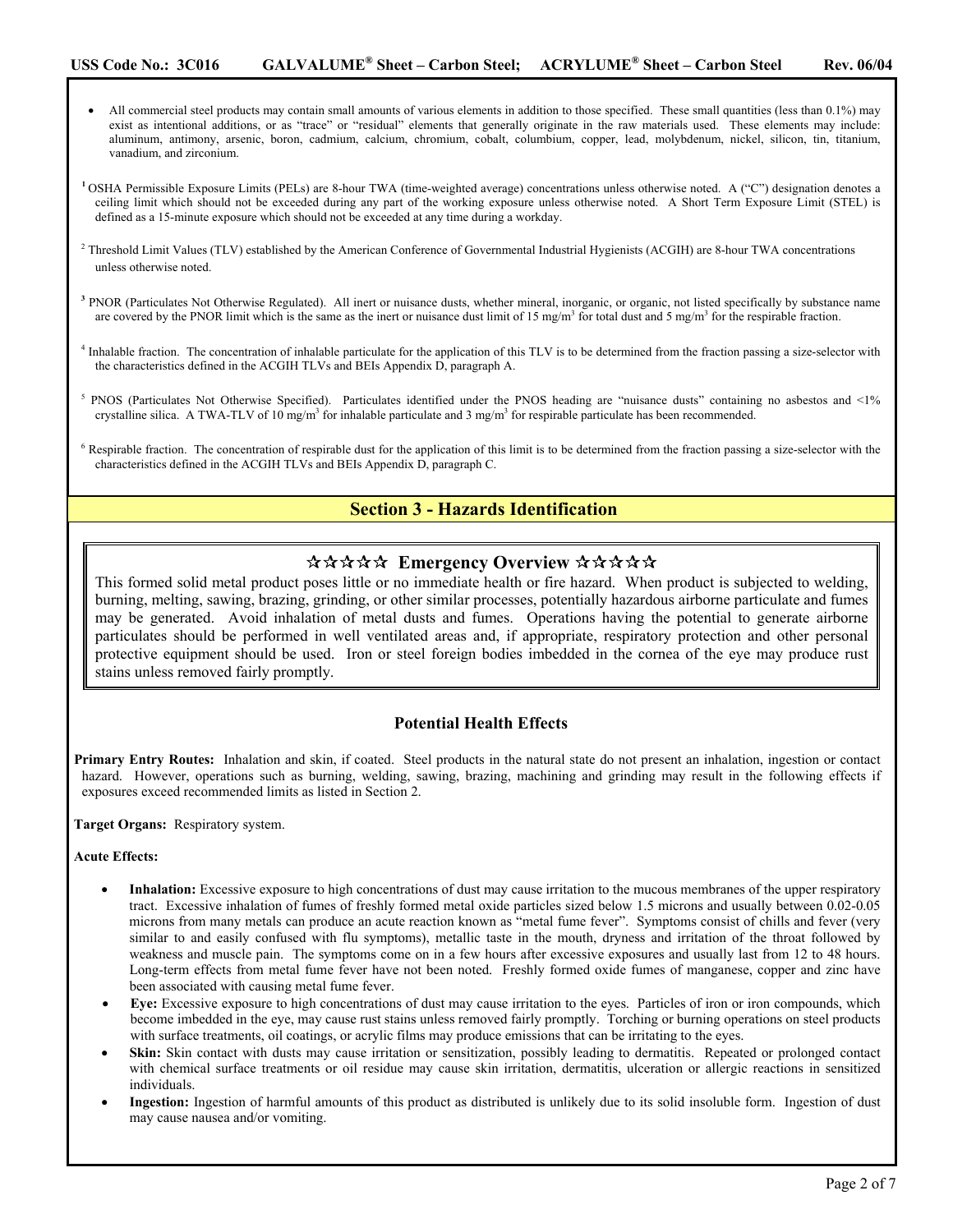**Chronic Effects:** Chronic inhalation of metallic fumes and dusts are associated with the following conditions:

- IRON OXIDE: Chronic inhalation of excessive concentrations of iron oxide fumes or dusts may result in the development of a benign pneumoconiosis, called siderosis, which is observable as an X-ray change. No physical impairment of lung function has been associated with siderosis.
- ALUMINUM: Aluminum dusts/fines are a low health risk by inhalation and should be treated as a nuisance dust.
- CARBON: Chronic inhalation of high concentrations to carbon may cause pulmonary disorders.
- COPPER: Chronic exposure to copper dusts may result in runny nose, irritation of mucous membranes, and atrophic changes with resultant dementia. Chronic inhalation of copper dust has caused, in animals, hemolysis of the red blood cells, deposition of hemofuscin in the liver and pancreas, injury to lung cells and gastrointestinal symptoms.
- MANGANESE: Chronic exposure to high concentrations of manganese fumes and dusts may adversely affect the central nervous system with symptoms including languor, sleepiness, weakness, emotional disturbances, spastic gait, mask-like facial expression and paralysis. Animal studies indicate that manganese exposure may increase susceptibility to bacterial and viral infections.
- PHOSPHOROUS: Inhalation of dusts and fumes of ferrophosphorus and phosphorous oxides may cause respiratory irritation.
- SILICON: Elemental silicon dust has little adverse effect on lungs and does not appear to produce significant organic disease or toxic effects when exposures are below permissible limits.
- SULFUR: Sulfur compounds, present in the fumes, may irritate the skin, eyes, lungs and gastrointestinal tract.
- ZINC: Latent liver dysfunction and gastrointestinal disturbances with pressure in the stomach region, nausea, and weakness have been reported from repeated inhalation zinc oxide. Repeated or prolonged skin contact to zinc oxide, coupled with poor personal hygiene, may result in "oxide pox" due to clogging of sebaceous glands. "Oxide pox", especially localized to moist areas, is characterized by small red, hard projecting papules with a central white plug, which develops into a pustule with intense itching. The lesions usually clear within 7-10 days. Repeated or prolonged eye contact with zinc oxide fume may produce conjunctivitis.

Long-term inhalation exposure to high concentrations (over-exposure) to pneumoconiotic agents may act synergistically with inhalation of oxides, fumes or dusts of this product to cause toxic effects.

- **Chemical Surface Treatments/Coatings:** The possible presence of chemical surface treatments and oil coatings should be considered when evaluating potential employee health hazards and exposures during handling and welding or other fume generating activities. Removal of surface coatings should be considered prior to such activities. Repeated or prolonged contact with chemical surface treatments or oil residue may cause skin irritation, dermatitis, ulceration or allergic reactions in sensitized individuals. Torching or burning operations on steel products with surface treatments, oil coatings or acrylic films may produce emissions that can be irritating to the eyes and respiratory tract. Inhalation of hexavalent chromium compounds may cause ulceration of the mucous membranes of the nasal septum and has been related to an increased incidence of lung cancer.
- **Carcinogenicity:** The International Agency for Research on Cancer (IARC), the National Toxicology Program (NTP), and OSHA do not list steel products as carcinogens. IARC identifies welding fumes as a Group 2B carcinogen, a mixture that is possibly carcinogenic to humans. When specified, a hexavalent chromium passivation treatment is applied to the product surface. IARC lists hexavalent chromium compounds as Group 1 (sufficient evidence for carcinogenicity in humans). NTP lists certain hexavalent chromium compounds as Group 1 (known to be carcinogenic). The American Conference of Governmental Industrial Hygienists (ACGIH) lists hexavalent chromium compounds as A1 (confirmed human carcinogen).

**Medical Conditions Aggravated by Long-Term Exposure:** Individuals with chronic respiratory disorders (i.e., asthma, chronic bronchitis, emphysema, etc.) may be adversely affected by any fume or airborne particulate matter exposure.

**SARA Potential Hazard Categories:** Immediate Acute Health Hazard; Delayed Chronic Health Hazard.

# **Section 4 - First Aid Measures**

**Inhalation:** For over-exposure to airborne fumes and particulate, remove exposed person to fresh air. If breathing is difficult or has stopped, administer artificial respiration or oxygen as indicated. Seek medical attention promptly. Metal fume fever may be treated by bed rest, and administering a pain and fever reducing medication.

**Eye Contact:** Flush with large amounts of clean water to remove particles. Seek medical attention if irritation persists.

**Skin Contact:** Remove contaminated clothing. Wash affected areas with soap or mild detergent and water. If thermal burn has occurred, flush area with cold water and seek medical attention. If a persistent rash or irritation occurs, seek medical attention.

**Ingestion:** Not a probable route of industrial exposure. However, if ingested, seek medical attention immediately.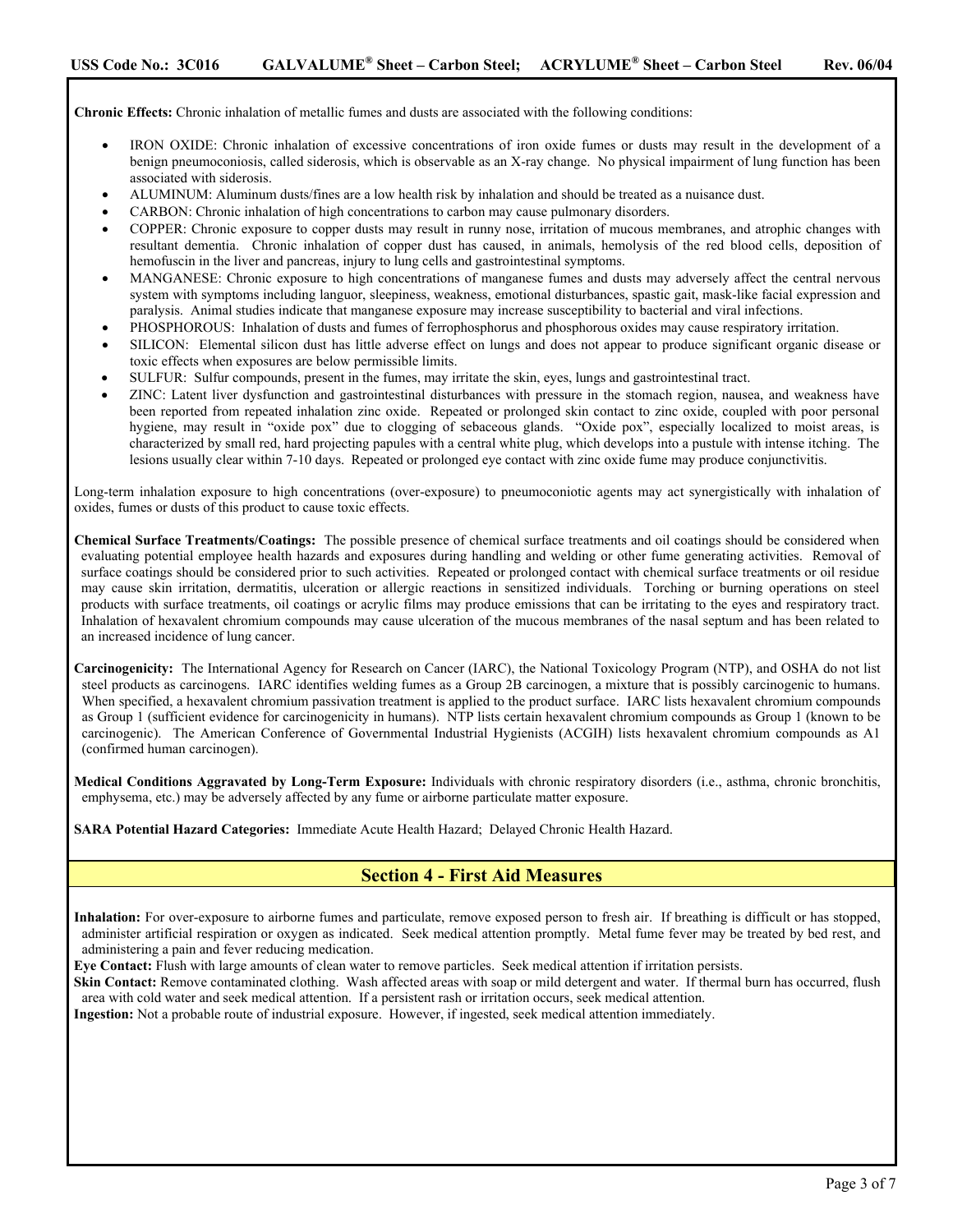## **Section 5 - Fire-Fighting Measures**

**Flash Point:** Not applicable **LEL:** Not applicable **Flash Point Method:** Not applicable **UEL:** Not applicable

**Burning Rate:** Not applicable **Auto-ignition Temperature:** Not applicable

**Flammability Classification:** Non-flammable, non-combustible

**Extinguishing Media:** Not applicable for solid product. Use extinguishers appropriate for surrounding materials.

**Unusual Fire or Explosion Hazards:** Not applicable for solid product. Do not use water on molten metal.

**Hazardous Combustion Products:** At temperatures above the melting point, fumes containing metal oxides and other alloying elements may be liberated. The acrylic resin in the ACRYLUME<sup>®</sup> coating may yield particulates which are irritating to the eyes and respiratory tract and noxious gases such as the oxides of carbon.

**Fire-Fighting Instructions:** Do not release runoff from fire control methods to sewers or waterways.

**Fire-Fighting Equipment:** Wear a self-contained breathing apparatus (SCBA) with a full facepiece operated in pressure-demand or positivepressure mode and full protective clothing.

# **Section 6 - Accidental Release Measures**

**Spill /Leak Procedures:** Not applicable to steel in solid state. For spills involving finely divided particles, clean-up personnel should be protected against contact with eyes and skin. If material is in a dry state, avoid inhalation of dust. Fine, dry material should be removed by vacuuming or wet sweeping methods to prevent spreading of dust. Avoid using compressed air. Do not release into sewers or waterways. Collect material in appropriate, labeled containers for recovery or disposal in accordance with federal, state, and local regulations. **Regulatory Requirements:** Follow applicable OSHA regulations (29 CFR 1910.120) and all other pertinent state and federal requirements. **Disposal:** Contact your supplier or a licensed contractor for detailed recommendations. Follow applicable Federal, state, and local regulations.

# **Section 7 - Handling and Storage**

**Handling Precautions:** Operations with the potential for generating high concentrations of airborne particulates should be evaluated and controlled as necessary. Practice good housekeeping. Avoid breathing metal fumes and/or dust. **Storage Requirements:** Store away from acids and incompatible materials.

# **Section 8 - Exposure Controls / Personal Protection**

**Engineering Controls:** Use controls as appropriate to minimize exposure to metal fumes and dusts during handling operations.

**Ventilation:** Provide general or local exhaust ventilation systems to minimize airborne concentrations. Local exhaust ventilation is preferred because it prevents contaminant dispersion into the work area by controlling it at its source.

**Administrative Controls:** Do not use compressed air to clean-up spills.

**Respiratory Protection:** Seek professional advice prior to respirator selection and use. Follow OSHA respirator regulations (29 CFR 1910.134) and, if necessary, wear a NIOSH-approved respirator. Select respirator based on its suitability to provide adequate worker protection for given working conditions, level of airborne contamination, and presence of sufficient oxygen.

**Protective Clothing/Equipment:** For operations which result in elevating the temperature of the product to or above its melting point or result in the generation of airborne particulates, use protective clothing, gloves and safety glasses to prevent skin and eye contact. Contact lenses should not be worn where industrial exposures to this material are likely. Use safety glasses or goggles as required for welding, burning, sawing, brazing, grinding or machining operations. Protective gloves should be worn as required for welding, burning or handling operations. Where surface treatments are applied to the product, wear gloves when handling, do not continue to use gloves or work clothing that has become saturated or soaked through with oil coating. Wash skin that has been exposed to oil with soap and water or waterless hand cleaner.

# **Section 9 - Physical and Chemical Properties**

**Physical State:** Solid **Appearance and Odor:** Metallic Gray, Odorless **Odor Threshold:** Not applicable **Vapor Pressure:** Not applicable **Vapor Density (Air=1) :** Not applicable **Formula Weight:** Not applicable **Density:** 7.85 g/cc **Specific Gravity (H2O=1, at 4** °**C):** 7.85 **pH:** Not applicable

**Water Solubility:** Insoluble **Other Solubilities:** Not applicable **Boiling Point:** Not applicable **Viscosity:** Not applicable **Refractive Index:** Not applicable **Surface Tension:** Not applicable **% Volatile:** Not applicable **Evaporation Rate:** Not applicable **Freezing/Melting Point:** Base Metal – 2750 ºF Metallic Coating – 800-900 ºF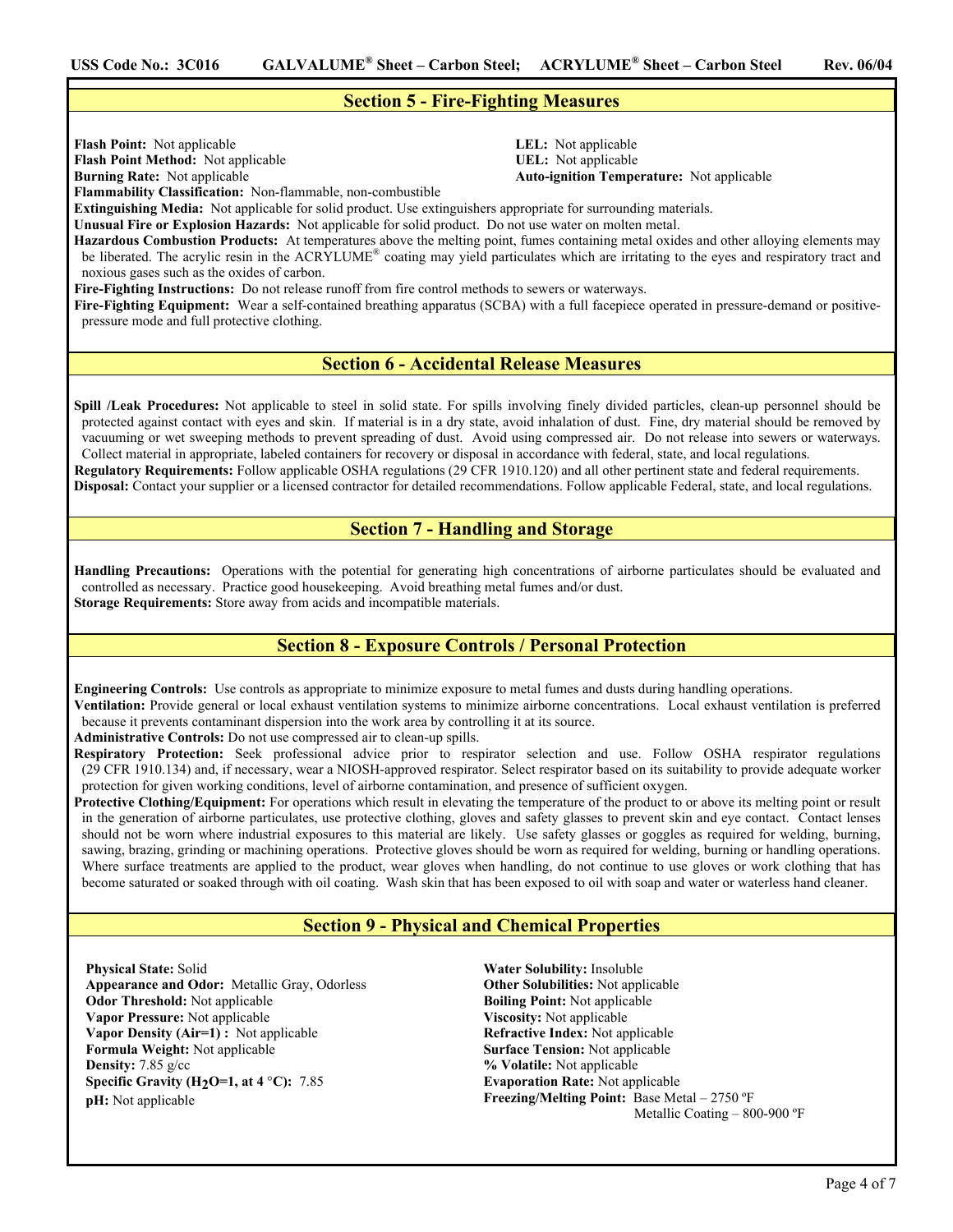# **Section 10 - Stability and Reactivity**

**Stability:** Steel products are stable under normal storage and handling conditions.

**Polymerization:** Hazardous polymerization cannot occur.

**Chemical Incompatibilities:** Will react with strong acids to form hydrogen. Iron oxide dusts in contact with calcium hypochlorite evolve oxygen and may cause an explosion.

**Conditions to Avoid:** Storage with strong acids or calcium hypochlorite

**Hazardous Decomposition Products:** Thermal oxidative decomposition of these steel products can produce fumes containing oxides of zinc, iron and manganese as well as other elements. The acrylic resin in the ACRYLUME<sup>®</sup> coating may yield irritating particulates and noxious gases such as the oxides of carbon upon thermal oxidative decomposition.

## **Section 11 - Toxicological Information**

### **Toxicity Data:\***

**Acute Inhalation Effects:**

No information is available for GALVALUME® sheet or ACRYLUME™ sheet as a mixture. The possible presence of chemical surface treatments and coatings should be considered when evaluating potential employee health hazards and exposures during handling and welding or other fume generating activities.

### **Eye Effects:**

Eye contact with the individual components may cause particulate irritation. Implantation of iron particles in guinea pig corneas has resulted in rust rings with corneal softening about rust ring. Repeated or prolonged eye contact with zinc oxide fume may produce conjunctivitis.

#### **Skin Effects:**

Skin contact with the individual dust components may cause physical abrasion, irritation and dermatitis.

Inhalation of the individual alloy components has been shown to cause various respiratory effects.

**Acute Oral Effects:**

No data available

**Other:** No LC50 or LD50 has been established for the mixture as a whole. Iron LD50: 30 g/kg oral (rat). Aluminum LD50: No data. Carbon LD50: No data. Copper TD<sub>Lo</sub>: 120 ug/kg oral (human). Manganese LD50: 9 g/kg oral (rat). Phosphorous LD50: No data. Silicon LD50: 3160 mg/kg oral (rat) Sulfur LD:  $>8437$  mg/kg oral (rat). Zinc TC<sub>LO</sub>: 124 mg/m<sup>3</sup>/50 min. inhalation (human).

**Chronic Effects:** See Section 3.

**Carcinogenicity:** Chromium (in surface passivation treatment, if specified) **Mutagenicity:** No data available **Teratogenicity:** No data available

See NIOSH, *RTECS*: (NO4565500) for additional toxicity data on iron; (BD0330000) for aluminum; (FF5250000) for carbon; (GL5325000) for copper; (OO9275000) for manganese; (VW0400000) for silicon; (WS4250000) for sulfur; (ZG8600000) for zinc.

### **Section 12 - Ecological Information**

Ecotoxicity: No data available for GALVALUME<sup>®</sup> sheet or ACRYLUME<sup>®</sup> sheet as a whole. However, individual components have been found to be toxic to the environment. Metal dusts may migrate into soil and groundwater and be ingested by wildlife.

**Environmental Fate:** No data available.

**Environmental Degradation:** No data available.

**Soil Absorption/Mobility:** No data available for GALVALUME® sheet or ACRYLUME® sheet as a whole. However, individual components have been found to be absorbed by plants from soil.

## **Section 13 - Disposal Considerations**

**Disposal:** Steel scrap should be recycled whenever possible. Product dusts and fumes from processing operations should also be recycled, or classified by a competent environmental professional and disposed of in accordance with applicable federal, state or local regulations. **Container Cleaning and Disposal:** Follow applicable Federal, state and local regulations. Observe safe handling precautions.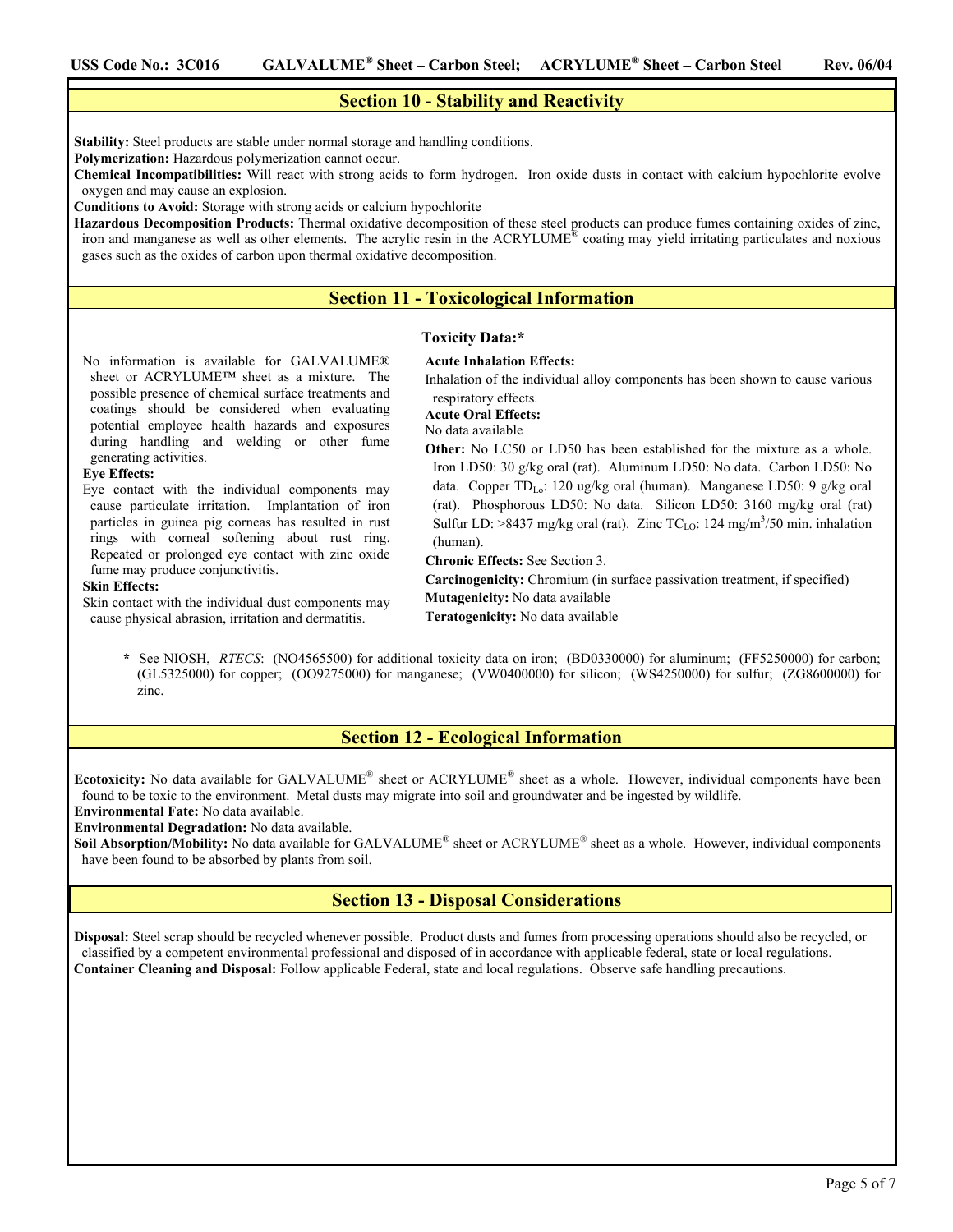### **Section 14 - Transport Information**

### **DOT Transportation Data (49 CFR 172.101):**

GALVALUME® sheet and ACRYLUME® sheet are not listed as hazardous substances under 49 CFR 172.101.

**Shipping Name:** Not applicable **Shipping Symbols:** Not applicable **Hazard Class:** Not applicable **ID No.:** Not applicable **Packing Group:** Not applicable **Label:** Not applicable **Special Provisions (172.102):** None **Packaging Authorizations a) Exceptions:** None **b) Non-bulk Packaging:** Not applicable **c) Bulk Packaging:** Not applicable

### **Quantity Limitations a) Passenger, Aircraft, or Railcar:** Not applicable **b) Cargo Aircraft Only:** Not applicable

**Vessel Stowage Requirements a) Vessel Stowage:** Not applicable **b) Other:** Not applicable

### **Section 15 - Regulatory Information**

**Regulatory Information**: *The following listing of regulations relating to a United States Steel Corporation product may not be complete and should not be solely relied upon for all regulatory compliance responsibilities.* 

This product and/or its constituents are subject to the following regulations:

### **OSHA Regulations:**

Air Contaminant (29 CFR 1910.1000, Table Z-1, Z-1-A): The product as a whole is not listed. However, individual components of the product are listed.

### **EPA Regulations:**

RCRA(40CFR261): Steel scrap is not regulated as a solid waste or a hazardous waste under this act. If product dusts and/or fumes from processing operations are not recycled, they are considered to be a solid waste and may be classified as a hazardous waste depending on the toxicity characteristics of the dust as defined within 40CFR261.24.

CERCLA Hazardous Substance (40 CFR 302.4): The product as a whole is not listed. However, manganese compounds are listed although no reportable quantity is assigned to this generic or broad class.

SARA 311/312 Codes (40CFR370): Immediate (acute) health hazard and delayed (chronic) health hazard.

SARA 313 (40CFR372.65): Manganese and Zinc are subject to SARA 313 reporting requirements. Please note that if you prepackage or redistribute this product to industrial customers, SARA 313 requires that a notice be sent to those customers.

State Regulations: The product as a whole is not listed in any state regulations. However, individual components of the product are listed in various state regulations.

Pennsylvania Right to Know: Contains regulated material in the following categories:

- Hazardous Substances: Silicon and Sulfur.
- Environmental Hazards: Aluminum, Copper Manganese and Zinc.

New Jersey Right to Know:Contains regulated material in the following categories:

• Hazardous Substance: Aluminum (dust and fume), Copper and Manganese.

California Prop. 65: Per customer specification, an extremely small amount of hexavalent chromium passivation treatment may be applied to the surface of GALVALUME<sup>®</sup> product. Hexavalent chromium is also a minor component of the polymer film on ACRYLUME<sup>®</sup> product. Hexavalent chromium is a material known to the State of California to cause cancer. In addition, the product may also possibly contain trace quantities (generally much less than 0.1%) of metallic elements known to the State of California to cause cancer or reproductive toxicity. These include arsenic (inorganic), cadmium, lead and nickel.

**Other Regulations:** The product as a whole is not listed in any state regulations. However, individual components of the product are listed in various state regulations.

### **WHMIS Classification (Canadian):** D-2

## **Section 16 - Other Information**

**Prepared By:** United States Steel Corporation

### **Hazard Rating Systems**: NFPA Code: 1-0-0

HMIS Code: 1\*-0-0 PPE: See Section 8 \* Denotes possible chronic hazard if airborne dusts or fumes are generated.

**Disclaimer:** All information, recommendations, and suggestions appearing herein concerning this product are taken from sources or based upon data believed to be reliable. Although reasonable care has been taken in the preparation of this information, United States Steel Corporation extends no warranties or guarantees, express or implied, makes no representations, and assumes no responsibility as to the accuracy, reliability or completeness of the information presented. Since the actual use of the product described herein is beyond our control, United States Steel Corporation assumes no liability arising out of the use of the product by others. It is the user's responsibility to determine the suitability of the information presented herein, to assess the safety and toxicity of the product under their own conditions of use, and to comply with all applicable laws and regulations. Appropriate warnings and safe handling procedures should be provided to handlers and users.